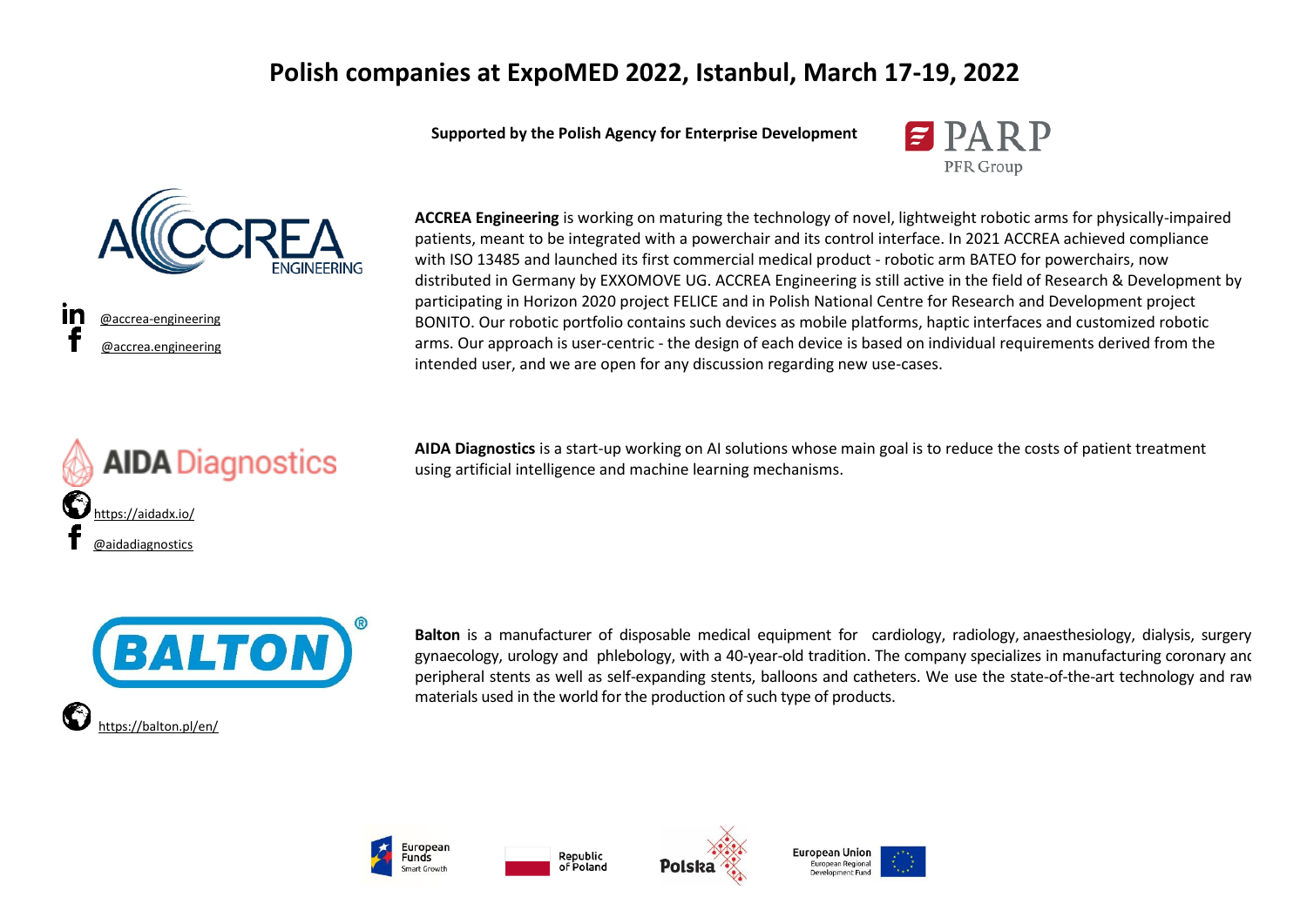# **BIOTTS**





**BIOTTS S.A.** is a Polish biotechnology company that develops proprietary drug technologies and drug formulations in the fields of oncology, diabetology. Based on unique manufacturing technologies and new approach to substance combining processes and knowledge – a team of Biotts scientists has developed a breakthrough technology of universal transdermal therapeutic system MTC-Y (Multifunctional Transdermal Carrier-Y). The properties of the carrier increase the bioavailability of active substances several times, enabling them to penetrate through the skin into soft tissues and bones. The carrier can be easily modified to obtain targeted action in pathologically changed tissues. Thanks to the system, it is possible to reduce the therapeutic dose of the drug, while maintaining its original effect and simultaneously reducing the side effects. In addition, the system enables transport of one to several active substances, which makes it possible to design multi-component drugs.

**BISAF** - Polish manufacturer of unique FFP2 & FFP3 face masks. From the very beginning BISAF stands for safety and comfort



At **CABIOMEDE**, we offer R&D services for medicine and custom-made veterinary and sports products. During the preparation of our products we use modern technologies, including 3D printing and 3D scanning. Since 2017, we have been creating personalized and custom designed face, leg and hand protectors. Custom made protectors guarantee much higher comfort of use and fit compared to products available in size ranges.



**Diuna Language Services** is committed to providing all of our customers with high quality medical, technical and scientific translation work. Pharmaceutical comapnies, clinical research organizations and biotechnology firms have come to rely on us for translation of their most critical documents.









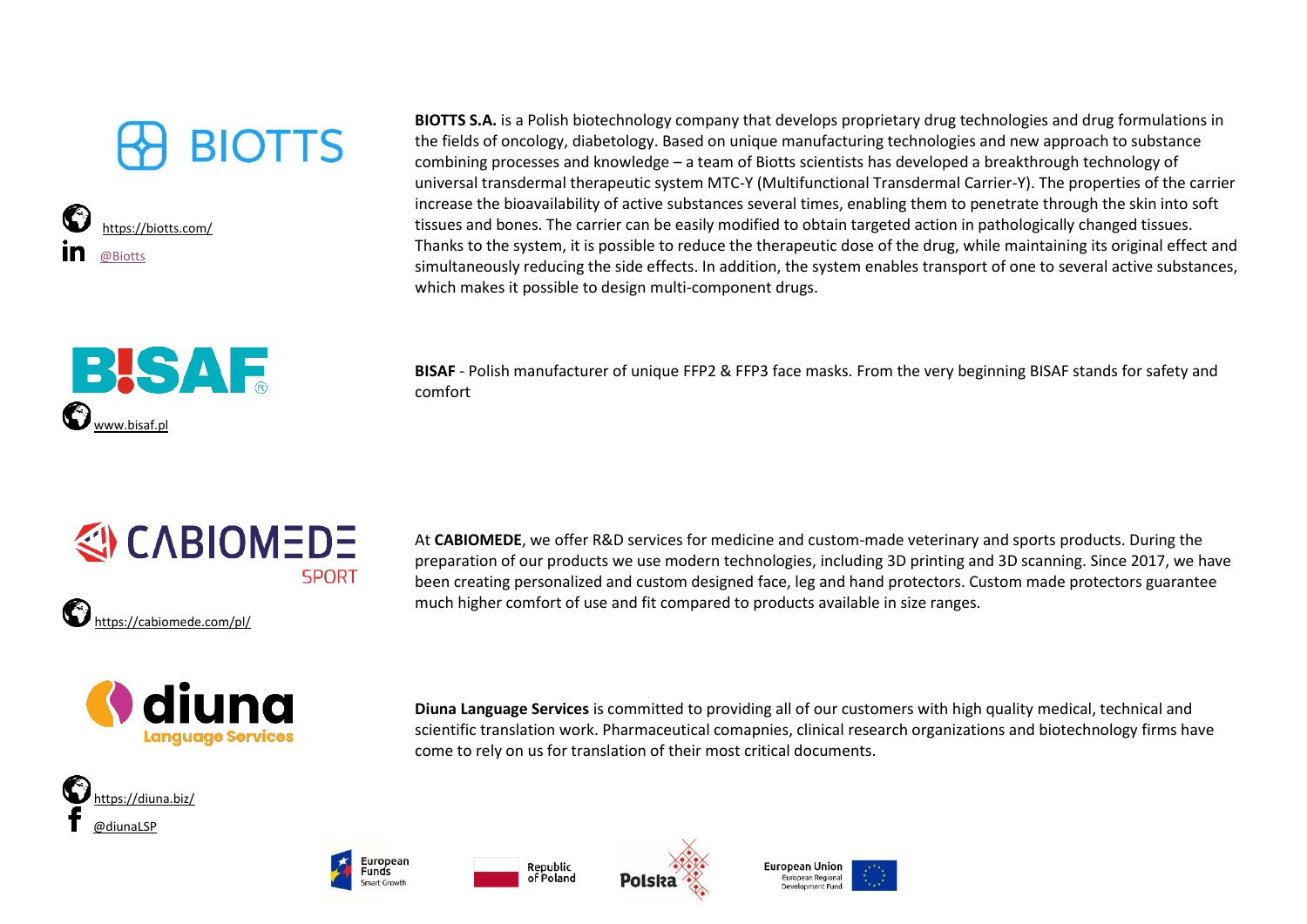

#### <https://www.draminski.pl/>

#### [@com.draminski](https://www.facebook.com/com.draminski/)

Ö

[@draminski\\_ultrasound\\_scanners](https://www.instagram.com/draminski_ultrasound_scanners/)



<www.echoson.eu>

**Dramiński** produces specialized equipment for agriculture, breeding and veterinary medicine. It produces small, light and portable ultrasound scanners for diagnostic imaging and screening. They are mainly used in areas such as emergency medicine, family medicine, palliative care, and gynecology and obstetrics.

**Echo-Son SA** is a Polish manufacturer and designer of ultrasound medical devices :

- Ophthalmic A/B/P Scanner 12/20MHz, PIROP
- Bladder Volume Scanner, 3D /2D scanning, PINIT
- Ultrasound scanners ALBIT/EPIDOT/SPINEL : Colorectal (ERUS) ,
- Colour & Duplex Doppler



 <https://www.elmiko.pl/pl/> [@elmikobiosignals](https://www.facebook.com/elmikobiosignals)

**ELMIKO** company has more than 40 years of experience in development of neurological devices. They are manufacturer of EEG, CFM (aEEG) and Neurofeedback devices, which are a powerfull diagnostic and therapeutic tools in improving brain functionality. Additionally, Elmiko carries out research and development projects. All of these devices are provided with their own software (EEGDigiTrack) with unique, continuously updated distributed database. Elmiko machines have all required CE certificates and work in most of main hospitals and private clinics across Poland. Moreover, on their domestic market they also work as a distributor of world leaders in neurotechnologies, so they already have good experience in both import end export of medical devices.







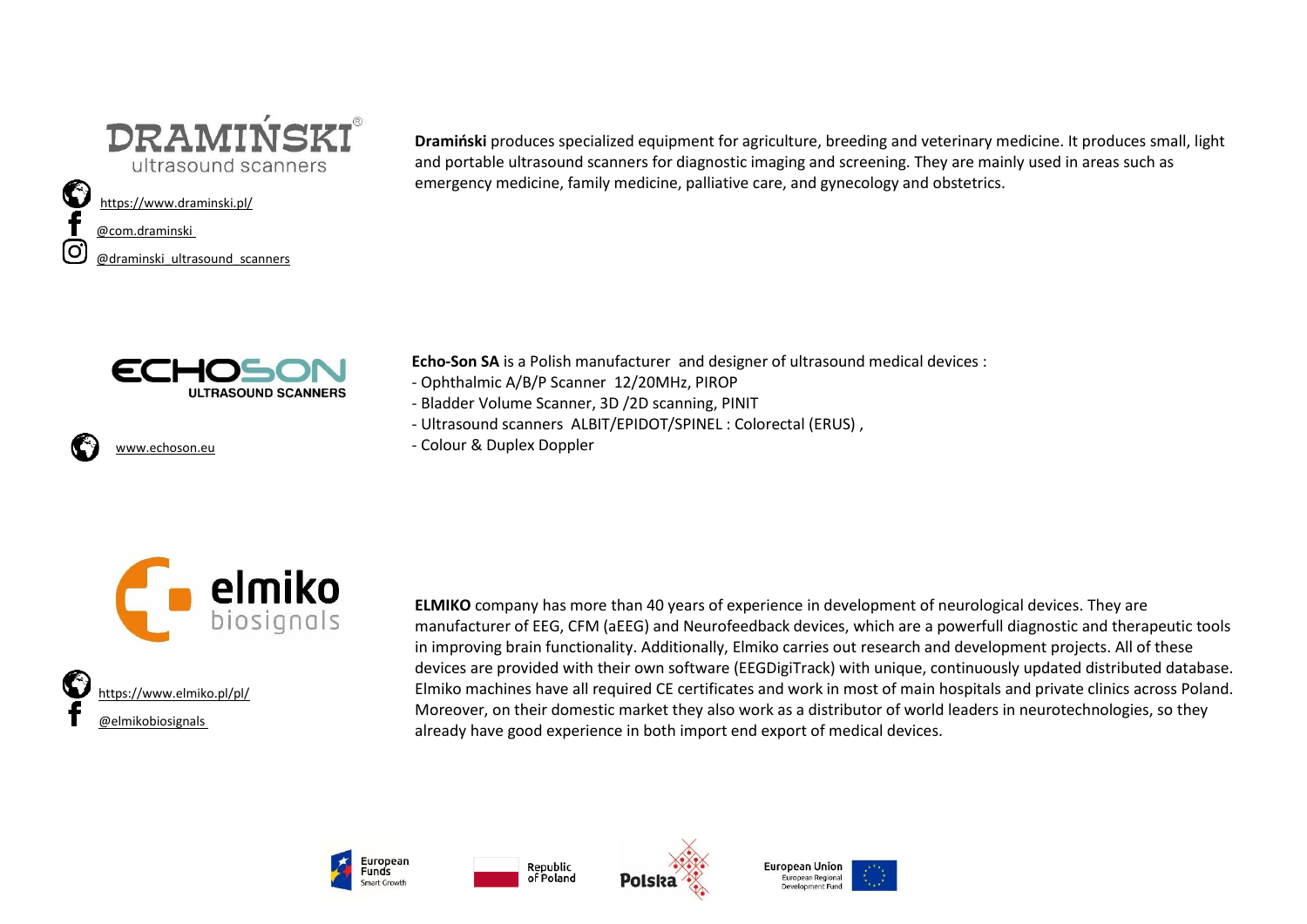

**EMTEL** is a leading manufacturer of patient monitoring systems, resuscitation devices and telemetry systems in Poland. From the beginning of its activity (1992) the company has focused on PATIENT MONITORS and DEFIBRILLATORS. For the past 29 years, EMTEL has built trusting relationship with its customers such as: hospitals, clinics and private one-day surgery. EMTEL devices are successfully used in intensive care units (ICU), cardiology, operating rooms and others in Poland and in many countries around the world.



**Euroleki** is independent medical wholesaler from Poland with more than 15 years of experience in parallel trade. We offer a wide range of products from well-known brands like: 3M, Abbott, Abena, Ambu, Applied Medical, Bard, Baxter, BBraun, BD, Boston Scientific, Cardinal Health, Coloplast, Convatec, Cordis, Covidien, Dansac, Ecolab, Ethicon, Hartmann, Johnson&Johnson, KCI, Lohmann&Rauscher, Medela, Medtronic, Merit Medical, Mölnlycke, Penumbra, Roche, Smith&Nephew, St. Jude, Swann Morton, Systagenix, Teleflex, Terumo, Tork, Vygon and more. We are also dealing with dental supplies, specialistic cosmetics and dermal fillers. As result of our many years of experience in parallel trade, our highly professional team is always ready to serve our clients and always endeavors to meet their needs.



**FORMED** is a manufacturer of high-quality, innovative products. We offer: hospital beds and cabinets, examination and treatment tables, trolleys for patient transport, products for children's wards (beds, bedside cabinets and complementary equipment and furniture suitable for small patients).

#### <http://formed-eu.pl/>







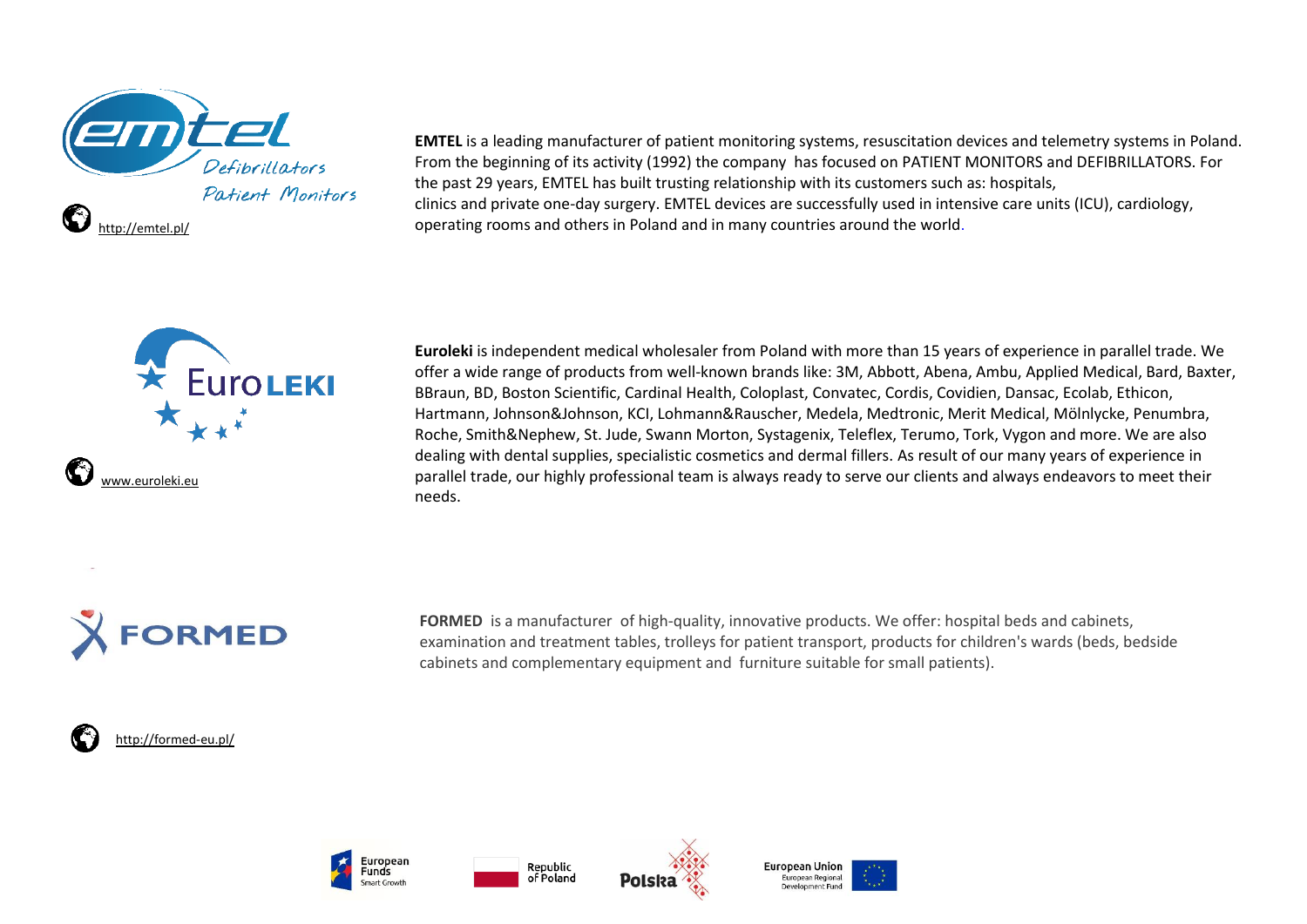### **ForMeds** export







**ForMeds®** is a Polish company, founded in 2012. Since the very the beginning we have specialised in the production of dietary supplements without chemical additives. The products' shelf life is assured not by preservatives, but properly selected ingredients and sealed packaging. Offering dietary supplements of the highest quality is the company's top priority. Our recipes and dietary supplements are easily bioavailable not mutually exclusive.

**Geneme Ltd**. is a company dedicated to the exercise of genetic testing in its own laboratories with equipment for all the most popular techniques of molecular biology and genetic engineering. The whole process from the moment of acceptance of the sample to the laboratory through the test process, until the preparation of the report and the banking of DNA is performed directly by Geneme while maintaining all standards of working with materials Guidelines for good laboratory practice. This allows us to control the entire test process and, on the other hand, results in a competitive price for the performance of the service.



**GENEVET** carries out genetic tests for animals. At present, the laboratory enables tests for dogs, pigeons and horses. We also examine the dog's DNA profile, as well as its putative parents, based on a sequence of short tandem repeats.







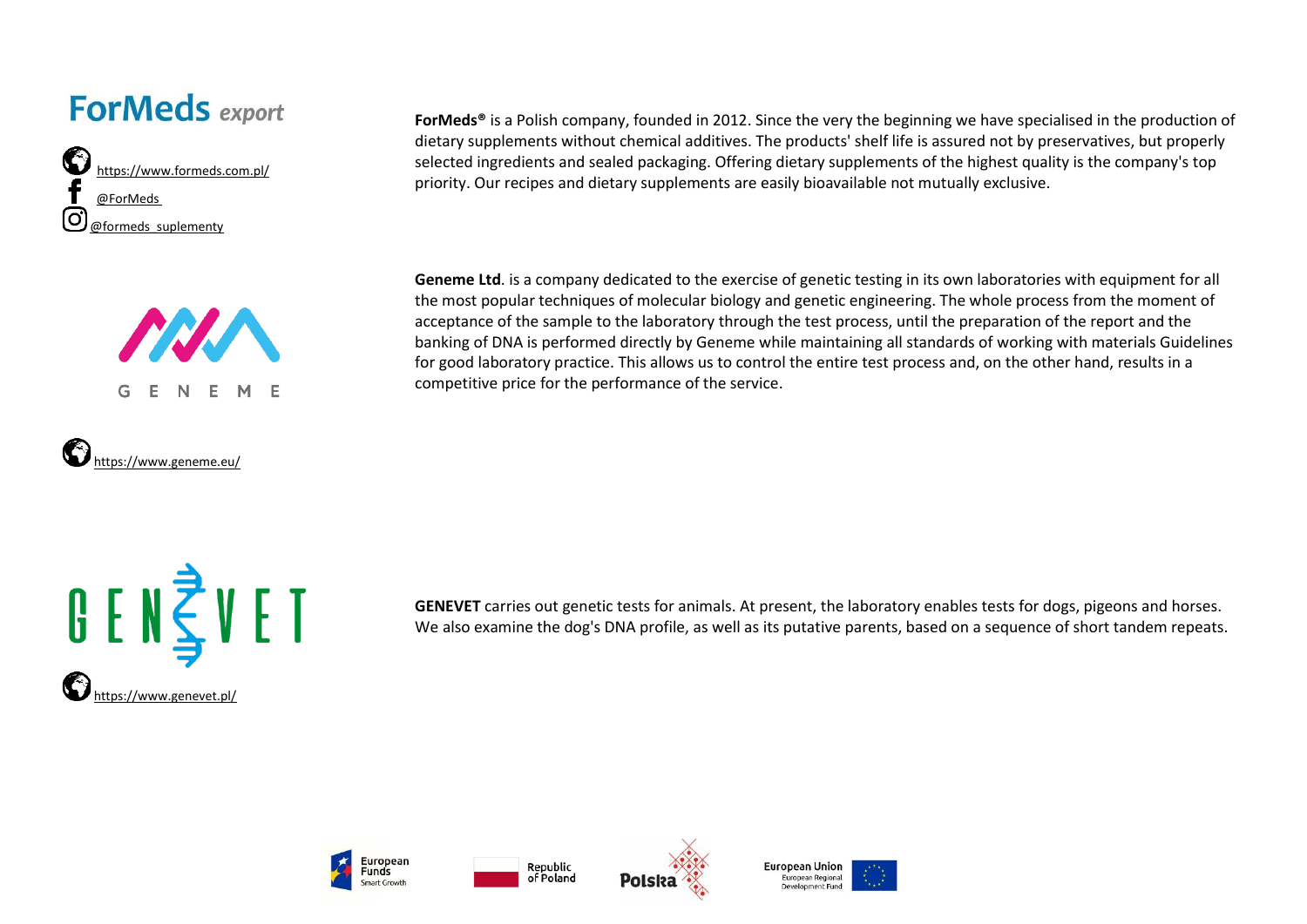

**Higo** 

**Infermedica** 

 [higosense.com](http://higosense.com/) [@Higo Sense](https://www.linkedin.com/company/higo-sense/) 

**Genoscope** is a producer of cosmeceuticals and nutraceuticals based on bioactive and natural substances stimulating human body for regeneration. All the raw materials are obtained from eco-friendly sources and undergo laboratory control as well as verification to make sure that each batch approved for production has parameters of the highest quality. The main raw material, which the production of Genoscope preparations is based on, is Colostrum.

**Higo** is an innovative telemedical system that redefines the traditional "doctor's appointment". Doctors will no longer need to admit patients to examine them - now, thanks to Higo, patients can perform medical exams at home and make the results available to their doctor for remote diagnosis. Higo is an ideal telemedical solution for everyone for diagnosing common infections.

**Infermedica** adeptly interweaves medical and technical expertise. Our multi-disciplinary team creates AI-powered healthcare solutions that help doctors deliver efficient, safe, and reliable care to their patients.



<https://infermedica.com/>

 [@Infermedica](https://www.facebook.com/Infermedica)



**LASOTRONIX** is an innovative Polish company specialized in design and manufacture of high-tech laser devices for use in medical and dental sectors. With more than twenty years of experience in laser technology it covers a wide range of dental and medical applications thanks to a variety of diode sources and therapy accessories. Applying the most powerful laser results in the shortest possible treatment time and low operating costs.







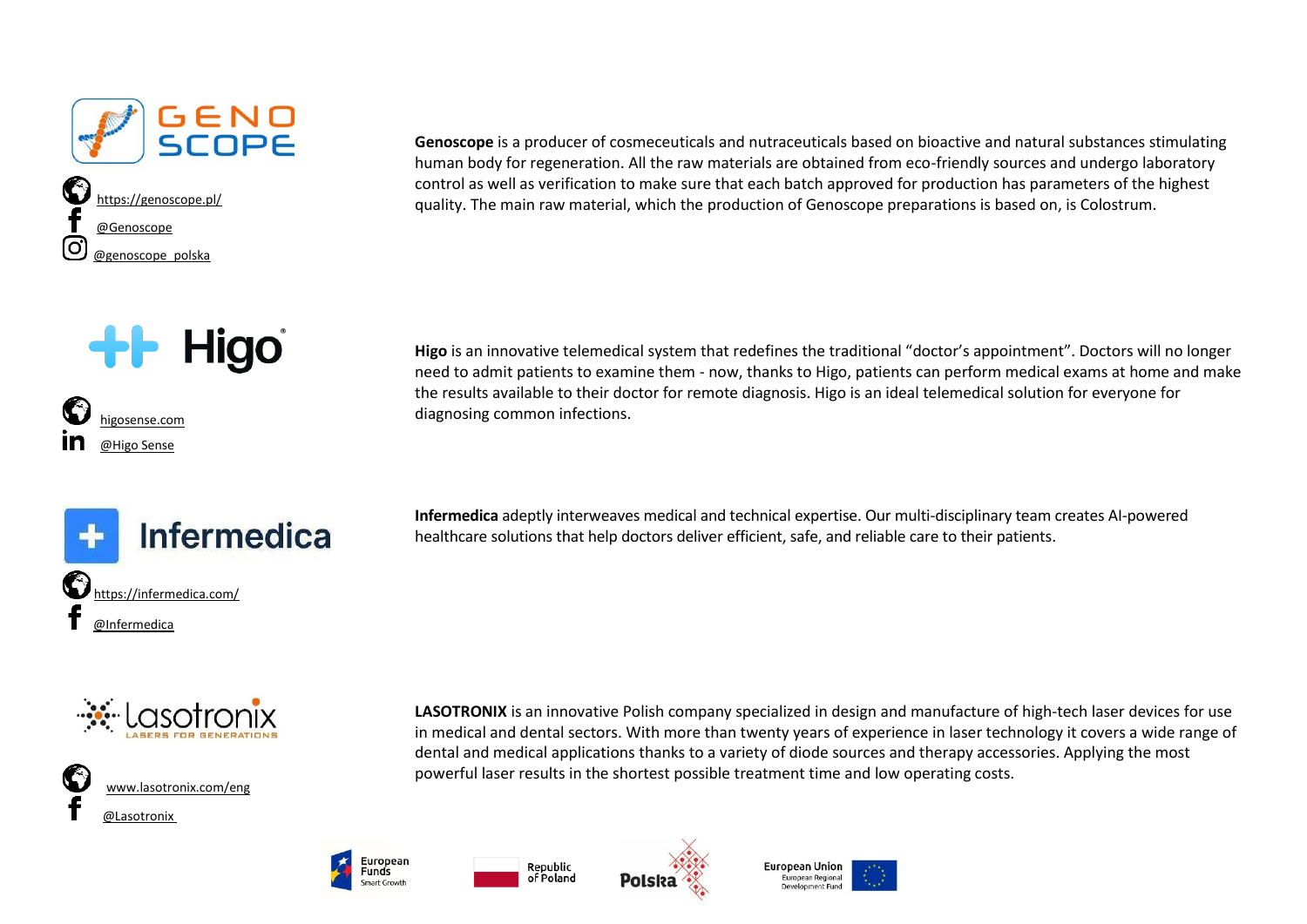



**Maritex** is one of largest, fast developing wholesalers of electronic equipment on the Polish market. We offer a wide range of such parts and components as: semiconductors, passive components, LEDs, LCD, TFT, OLED and VFD displays, gas and ultrasonic sensors, buzzers, industrial computers, m printers, switches, relays and a wide range of connectors.

**Medical Design Studio** is an innovative project established to support patient treatment process in various medical facilities, in particular hospitals and children's wards. We design, manufacture and assemble visual identification, wayfinding and decorative elements in medical facilities, using our expertise in interior design and its impact on patients' health. We have created more than 50 medical projects and have received prestigious international awards for the delivered works. Our main aim is to reduce patients' stress and anxiety.



 <https://www.medicalgorithmics.pl/> [@Medicalgorithmics S.A.](https://www.facebook.com/Medicalgorithmics-SA-330767166938722) [@Medicalgorithmics S.A.](https://www.linkedin.com/company/medicalgorithmics-sp.-z-o.o./) [@pocketecg](https://twitter.com/pocketecg)

**Medicalgorithmics S.A.** is a Polish company that develops advanced systems for cardiology. The Medicalgorithmics flagship product is **PocketECG** - the complete diagnostic solution for diagnosis of arrhythmia, provides full disclosure ECG Signal, complete data, analysis and comprehensive reporting. The PocketECG system makes more precise diagnosis possible, even in cases that may go undetected with offline monitoring like Holter and multi-week patch methods. PocketECG recognizes each heart beat morphology in real time and enables remote monitoring of thousands of patients at the same time with an online view of a continuous full ECG signal record. This technology combines the accuracy of a full Holter analysis and the interactivity of hospital telemetry.



Republic

of Poland



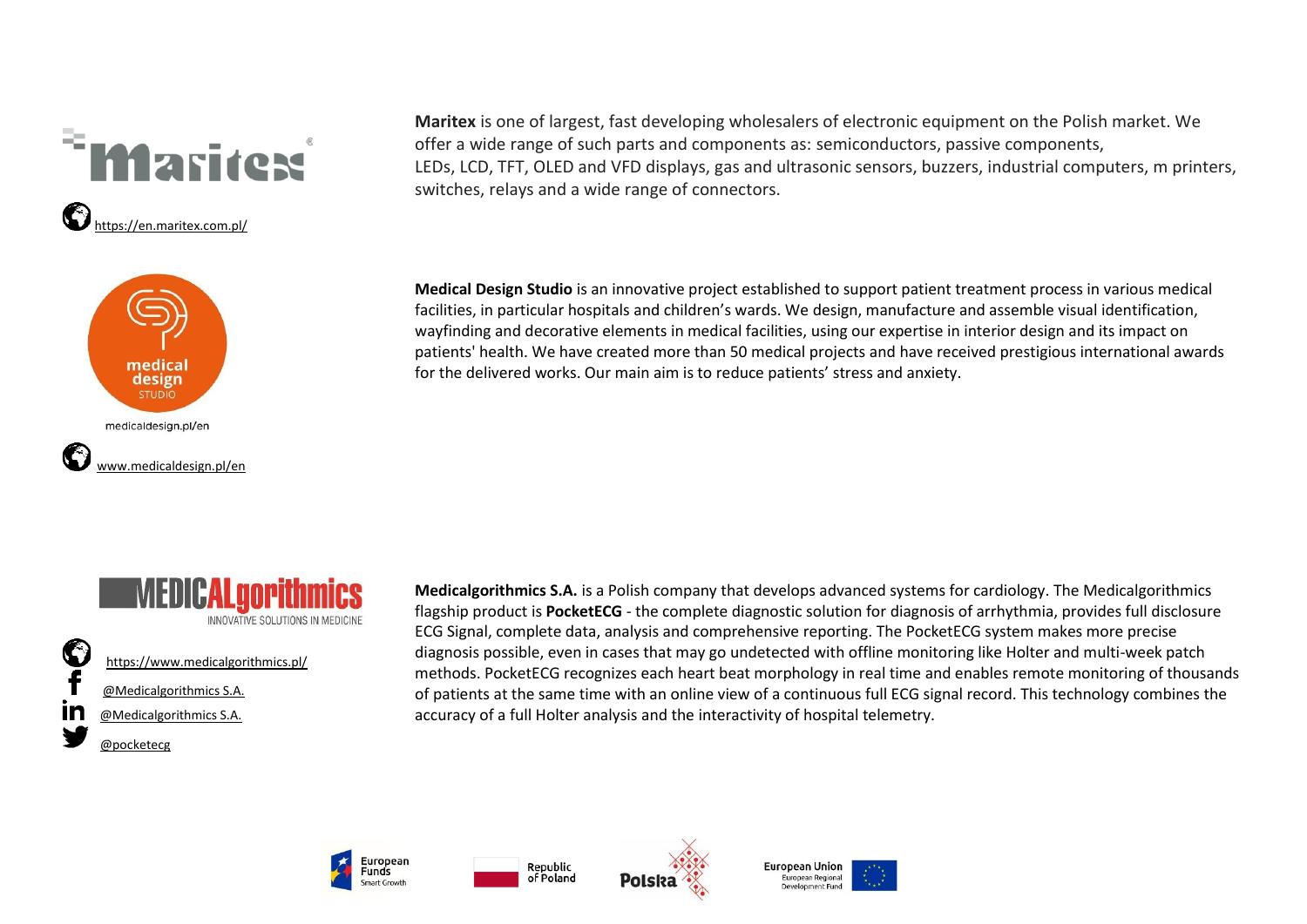









**Medical Inventi** is a Polish company that combines the world of medicine with business. Its flagship product - FlexiOss®, popularly known as "artificial bone", is a new generation bone replacement biomaterial, dedicated to regenerative medicine. After implantation, FlexiOss® integrates well with the patient's bone and creates the effect of the patient's own bone formation. "Artificial bone" has received the CE certificate, which allows for medical use throughout Europe.

**The Center of Hearing and Speech "Medincus"** is the largest network of highly specialized medical facilities in Eastern Europe, which for 19 years provides services for patients of all ages within the scope of oto-rhino-laryngology (ORL), audiology, phoniatrics, surdology and speech therapy, psychology, physiotherapy, balance disorders, hearing and speech rehabilitation, biomedical engineering. The Center specializes in hearing implantation, including cochlear implantation, diagnostics, treatment and rehabilitation of hearing, speech, voice and balance disorders, hearing prosthetics and hearing aid retail.

Medical oxygen regulators are the basic devices for distributing and reducing oxygen from cylinders in oxygen therapy sets. Our devices are equipped with stepwise regulation, thanks to which the person using oxygen therapy is given oxygen with constant flow rate. Oxygen sets are used in hospitals, fire brigade and other emergency services, ambulances, and many others where oxygen should be administered to the person who requires oxygen therapy. Many years of experience and high awareness of our company in this field have enabled us to achieve high durability and reliability of our reducers, for which since 2017 we have been giving our customers the opportunity to extend the warranty up to 8 years. This ensures that the oxygen kit with our reducer is used to save lives and health, is always working and ready to give oxygen to the affected person.







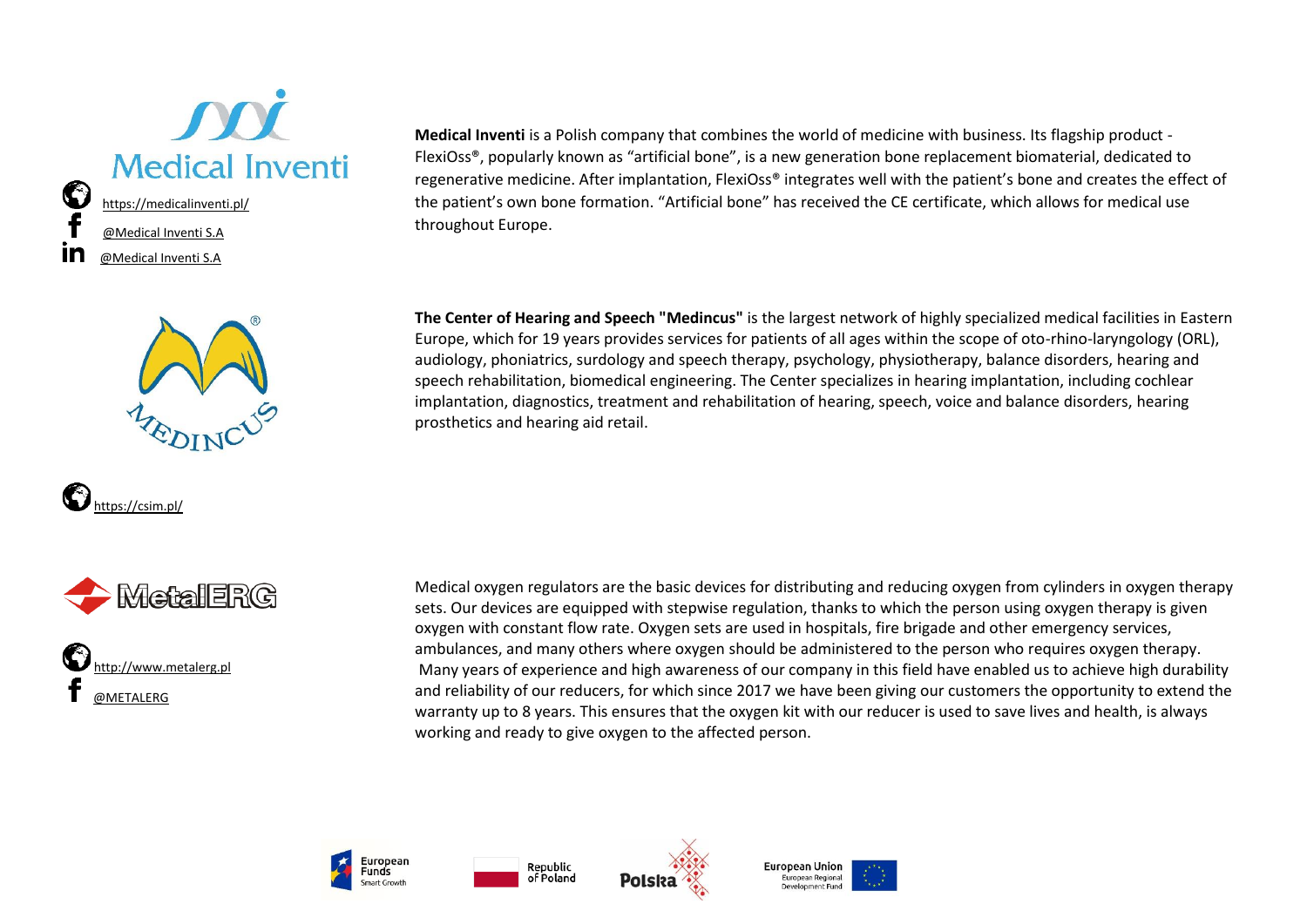

**MyWam** company is a Polish manufacturer of special needs strollers for children with various disorders and disabilities.



ogistics



**Nutwell Logistics** is the leading global supplier of temporary morgues. We are an expert in dealing with surges in death numbers with temporary body storage. Our systems are used by key partners from all around the world such as the Police, coroners, medical examiners, etc., in times of mass fatality events or in time of crisis. Our system - The ResponStor<sup>®</sup> - is highly portable and can be easily setup or taken down, and moved to different locations, according to demand. It takes up minimal space and is easy to assemble by staff (in approximately 30-minutes). Nutwell Logistics continues to expand sales and rentals of its temporary body storage range providing users with operational flexibility to maintain dignity for the deceased, their families and mortuary staff*.* 

**NGK Pharma** is looking for distributors of their products for the pharmaceutical and medical industry: pharmaceutical mixing boxes, HCG tests, warming pads, nasal aspirators. They also offer also distribution of similar products on the





Polish market.



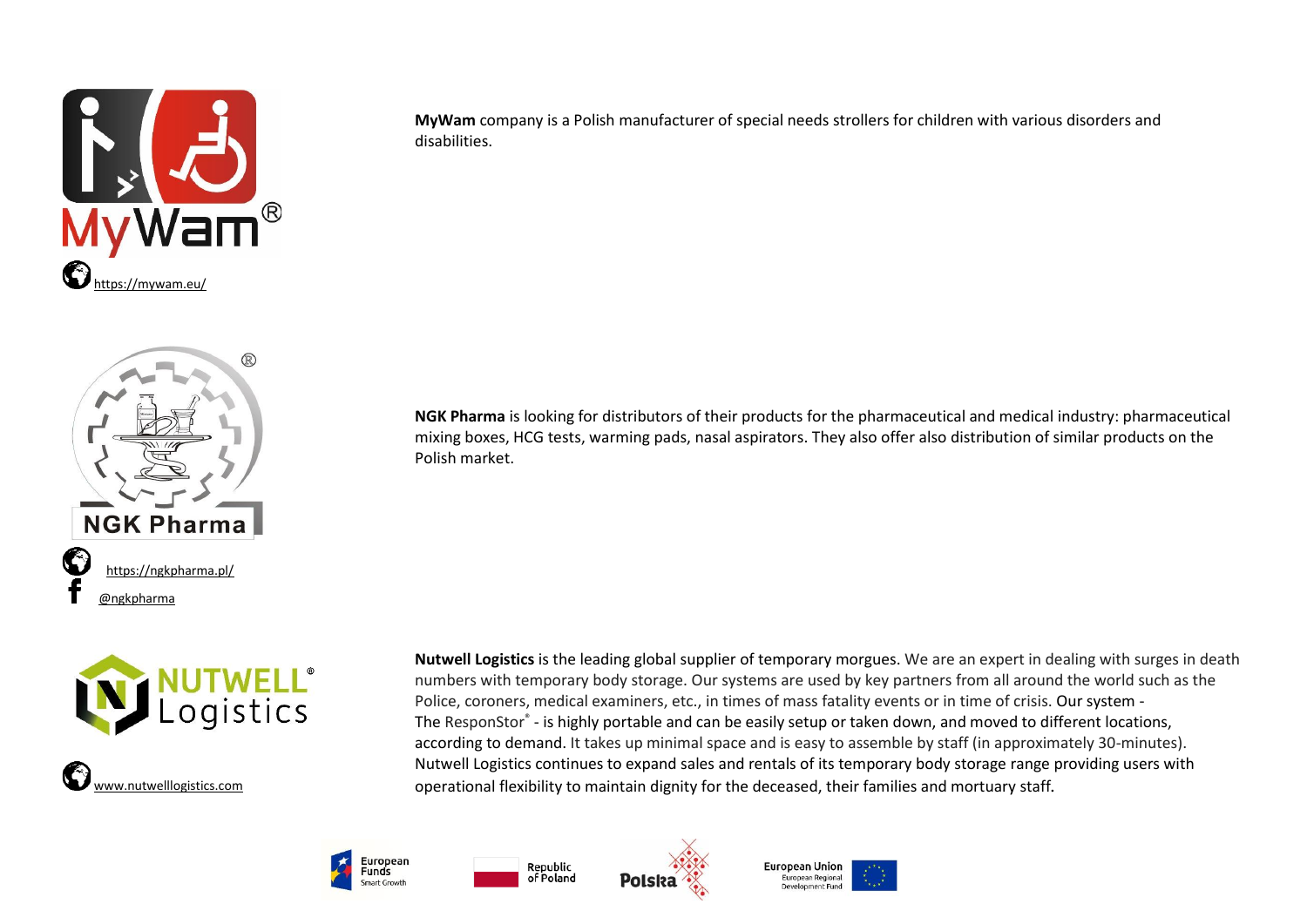









**OGARIT** is a well known manufacturer of medical equipment in Poland and worldwide. For 36 years has specialized in the manufacture of medical devices. The offer addressed primarily to the health service has a wide range of electrical aspirators, aspirators for the central vacuum system, reusable collection containers, disposable collection cartridges and various accessories. All OGARIT products are of high quality and reliability. Functionality and ease of use provide the products their very good reviews and recognition among users.

**Pol-Lab** has been involved in the production of laboratory equipment and laboratory furniture. What distinguishes our products are highest-quality materials, increased durability and chemical resistance as well as attractive design.

**Pro-PLUS S.A**. is a Polish company providing innovative technologies in the e-Health area. We are a pioneer of telemedicine solutions in cardiology and telecare.The company's offer includes:• CERTIFIED MEDICAL DEVICES • MEDICAL PLATFORM • MEDICAL SERVICES • R&D SERVICES

**RADWAG** is the biggest in Poland and one of the biggest manufacturers of weighing equipment worldwide. The company products include robotic and automatic weighing systems, mass comparators, microbalances, laboratory balances, medical, industrial, control and PGC scales.







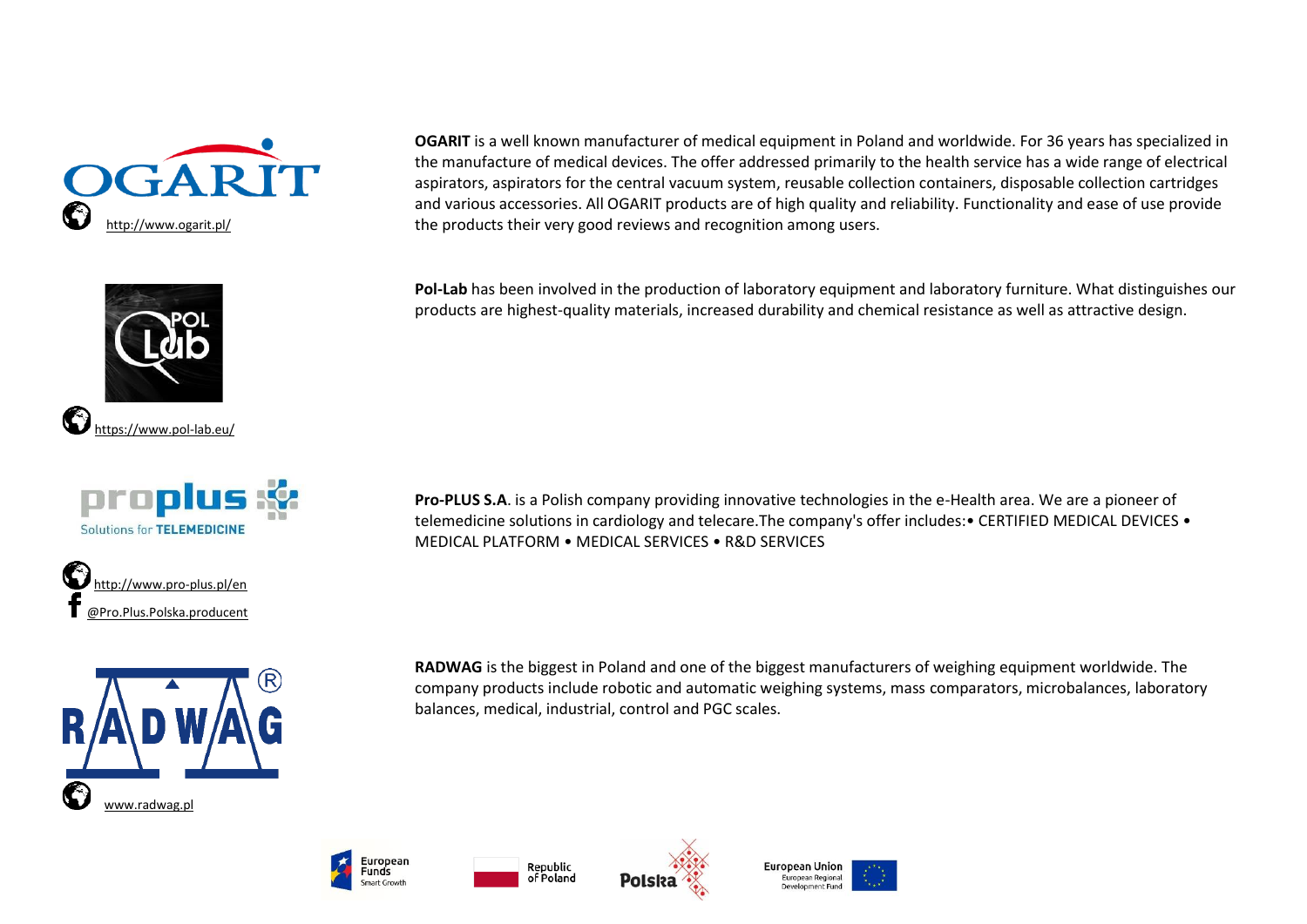

 <http://rehabed.pl/> @Reha-[Bed, Łóżka Rehabilitacyjne](https://www.facebook.com/Reha-Bed-%C5%81%C3%B3%C5%BCka-Rehabilitacyjne-1842053602750713/)



**Reha-Bed** is family owned manufacturer of rehabilitation beds and medical furniture. All steel and wooden parts are made by them. Production is based on high tech cutting lasers and welding robots

The company was founded in 2016 out of love for modern technology, health, privacy and security. We're aiming for a complete overhaul of what is understood as interaction with health data. We create healthcare solutions with the goal of healing the software which is used for treating patients. New technologies are changing medicine fundamentally and on a global scale. Therefore at RSQ not only innovative tools are being created to facilitate the work of medics and improve the quality of diagnosis, but also artificial intelligence algorithms are developed for the sake of analyzing medical imaging. RSQ is also working on a technique for displaying augmented reality holograms with medical data.



**SDS Optic** connects vast medical knowledge with technical skills to create technologies that can revolutionize global healthcare. Their team consists of renown experts in biology, medicine, advanced technologies, chemistry and related science. INPROBE, invented and developed by SDS Optic, is a device designed specifically to reduce cancer diagnostic time, and increase precision and effects of advanced cancer treatments. Optical fiber tip, with only a 6-micron wide diameter is the prime basis for InProbe technology. It can be used both in cancer diagnostics and therapies, monitoring in real-time and in a natural state (in vivo), thus giving professionals a fast and efficient method they need.







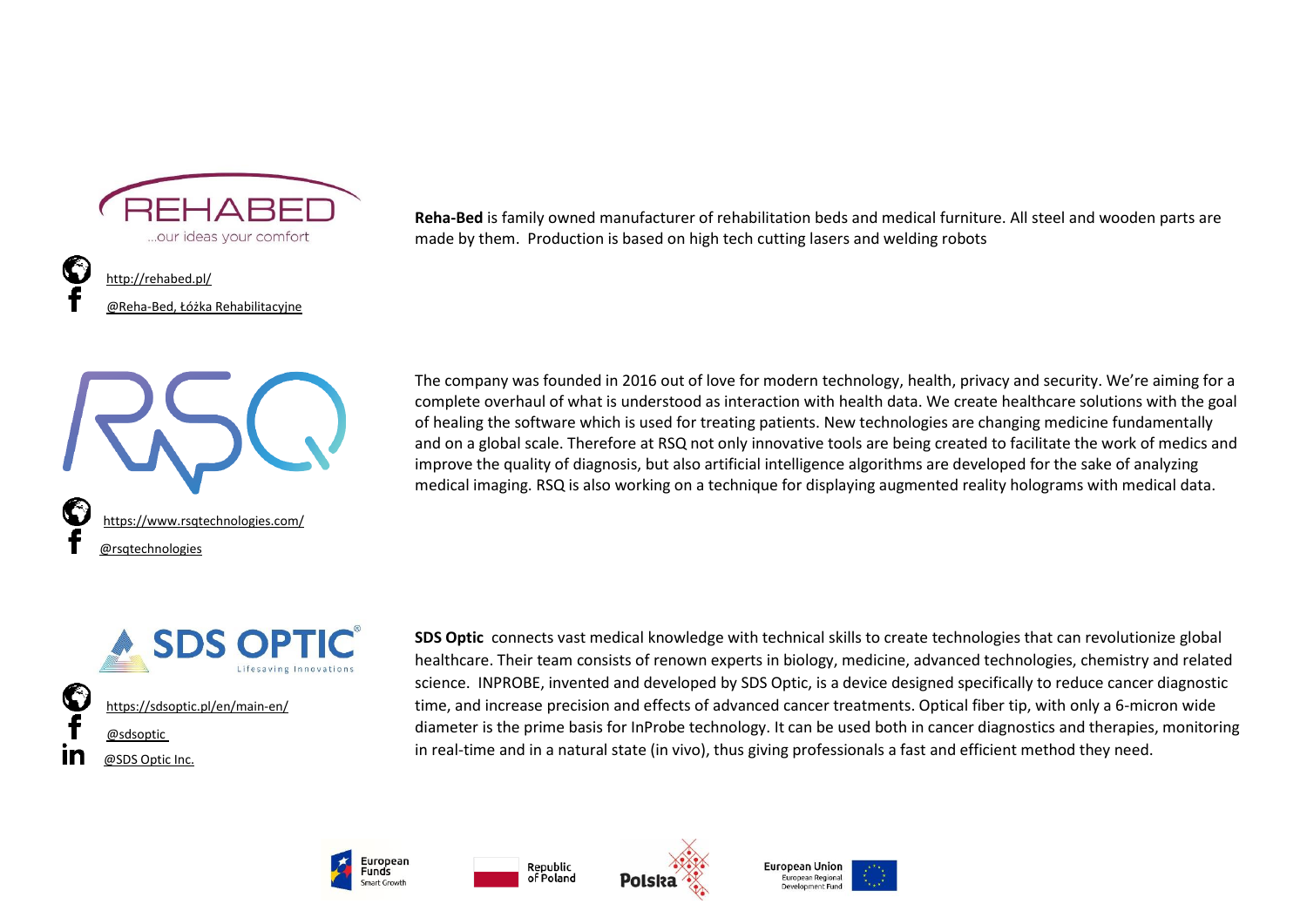## **SELIGA MICROSCOPES**









 <http://sonomed.com.pl/pl/> [@Sonomed sp z](https://www.facebook.com/Sonomed-sp-z-o-o-110060212486366/) o. o.

**Seliga Microscopes** specialises in production and distribution of professional optical equipment used to work in magnification. Seliga satisfies requirements of a wide range of applications including dentistry, gynecology, otorhinolaryngology. The company's flagship products are loupes, operating microscopes and colposcopes. The main brands of Seliga Microscopes, including SmartOPTIC, Seliga AUCTUS, TTL ALPHA are applied in hundreds of offices, not only in Poland, but also in many other countries.

**Sinmed Sp. z o.o.** is a manufacturer and supplier of medical equipment. We were established in 2016 as a company focused on two key goals: improving the quality of life for people in the area of healthcare and facilitating the work of medical staff. Health is a fundamental value - for us, our clients and their patients, therefore we make every effort to ensure that the delivered products meet the highest quality and safety standards. We have been ISO 13485 certified since 2020.

**SOL-MILLENNIUM Medical Group** is a relatively new enterprise at just 10 years old, but is quickly building a reputation as a trusted, reliable, and customer-focused partner to the healthcare industry. They offer a range of medical devices, hygiene products and protective apparel which are suitable for patients, caregivers and visiting clinicians. Designed for hospital and home use.

**Sonomed** designs and manufactures nonivasive ultrasound Doppler devices for medical diagnostics (applications: fetal and vascular). They also produce ultrasound transducers for research purposes or subcontracted deliveries for medical or industrial NDT applications. Moreover, Sonomed provides ultrasonic devices' components for other manufacturers as an OEM. Company introduced and maintains a quality management system, according ISO 13485 and has right to use the CE marking. Sonomed is a member of the Polish Chamber of Commerce for High Technology.







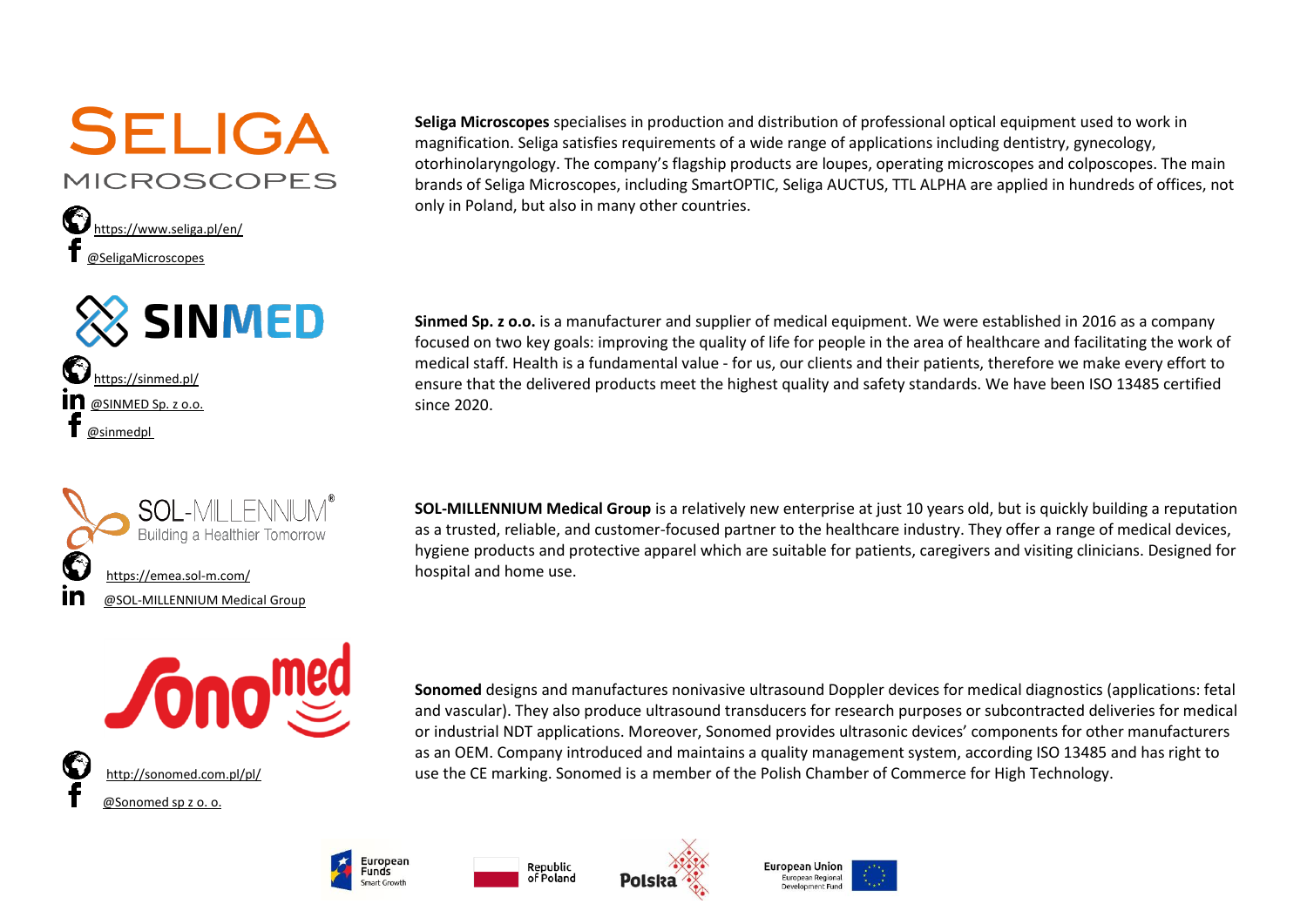



For 30 years **Sorimex** is an European manufacturer of medical cables and wires as well as ECG electrodes. They design custom cables for specific needs, applicable to various devices in: cardiology, rehabilitation, gynecology, cosmetology and many others.

**Medical Technology Company "Tech-Med" Ltd.** is a Polish manufacturer of the specialized medical equipment. They have supplied products to hospitals and other medical institutions both at home and abroad (Europe, Africa, America,) for over 20 years. They produce a wide range of the medical equipment carts, functional and transport trolleys, basic hospital equipment, baby treatment, changing tables as well as baby cribs.



**Helping through** technology

**Technomex** is manufacturer of efficient and ergonomic rehabilitation solution. For over 30 years they have been helping their customers from rehabilitation hospitals and small rehabilitation centers to simplify their daily responsibilities, focus on a patient and increase effectiveness of therapy.



<https://technomex.pl/>

[Tech-Med Bydgoszcz](https://www.youtube.com/channel/UCBWorFyfDO5HcXC2Ckc_OOA)

[@technomex](https://www.facebook.com/technomex)







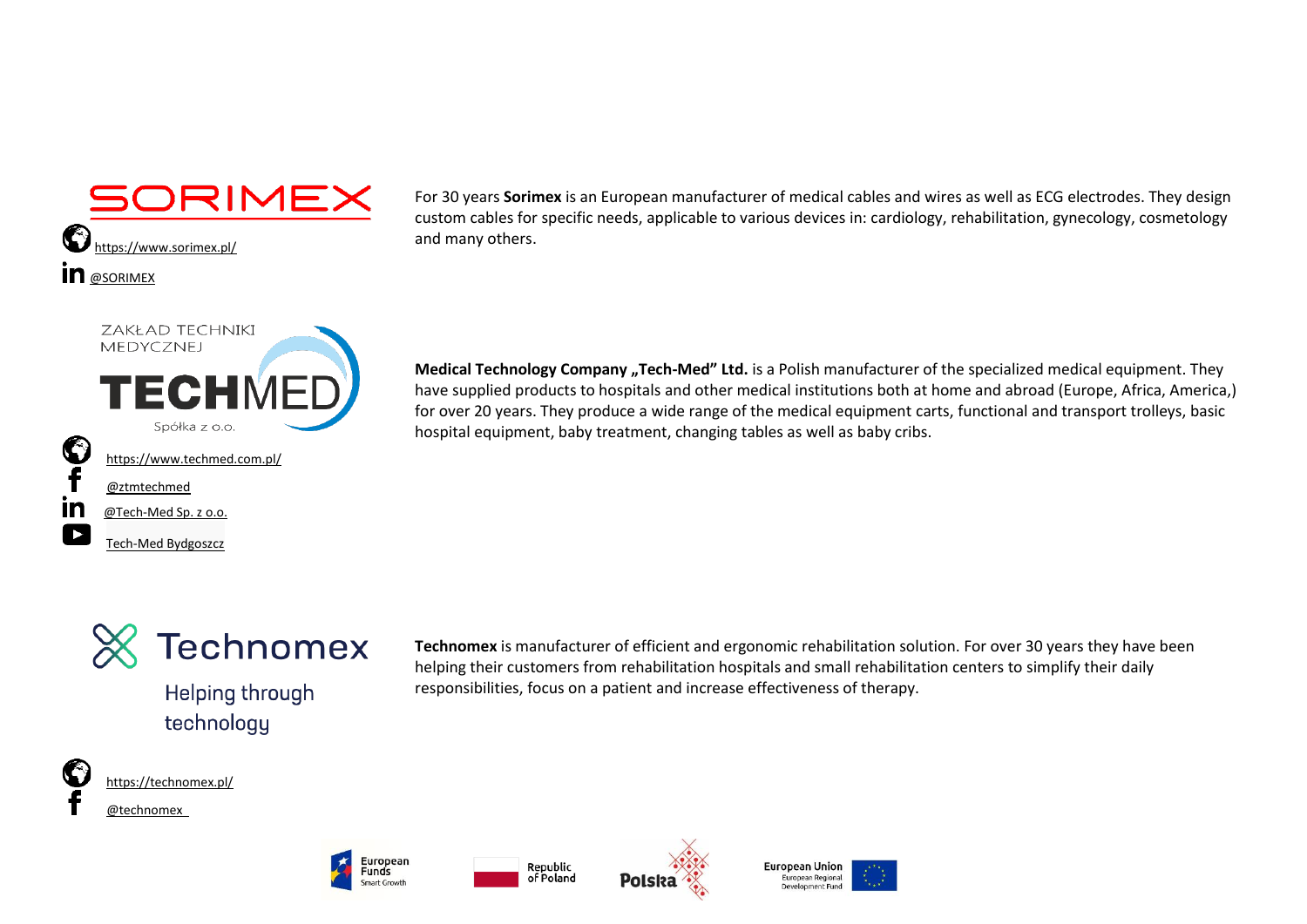

**UroScan** is a biotechnological start-up that is designed for conducting R&D and implementation of new solutions in the diagnostic area. The company aims to develop tools that will make diagnostic easier, faster, and more affordable. UroScan Company will introduce portable devices for general urine examination and non-invasive methods for bladder cancer detection.

**Wama Polen Sp. z o.o.** is a manufacurer of specialist footwear (Proflex), sandals (Magnafied) most similar to the shape of a natural foot. We have a modern machine park that allows for a variety of production and high quality products.



Wama Polen Sp. z o.o.

 <https://wama-polen.eu/> [@WamaPolen](https://www.facebook.com/WamaPolen/?ref=page_internal)



**VMersive** it is an application for medical planning & imaging in Virtual Reality. VMersive enables users to view and manipulate medical images in 3D using virtual reality technology. Users can plan medical procedures using virtual devices such as implants or circulatory support devices directly in our application. We support DICOM medical images thanks to our cutting-edge volumetric rendering technology.